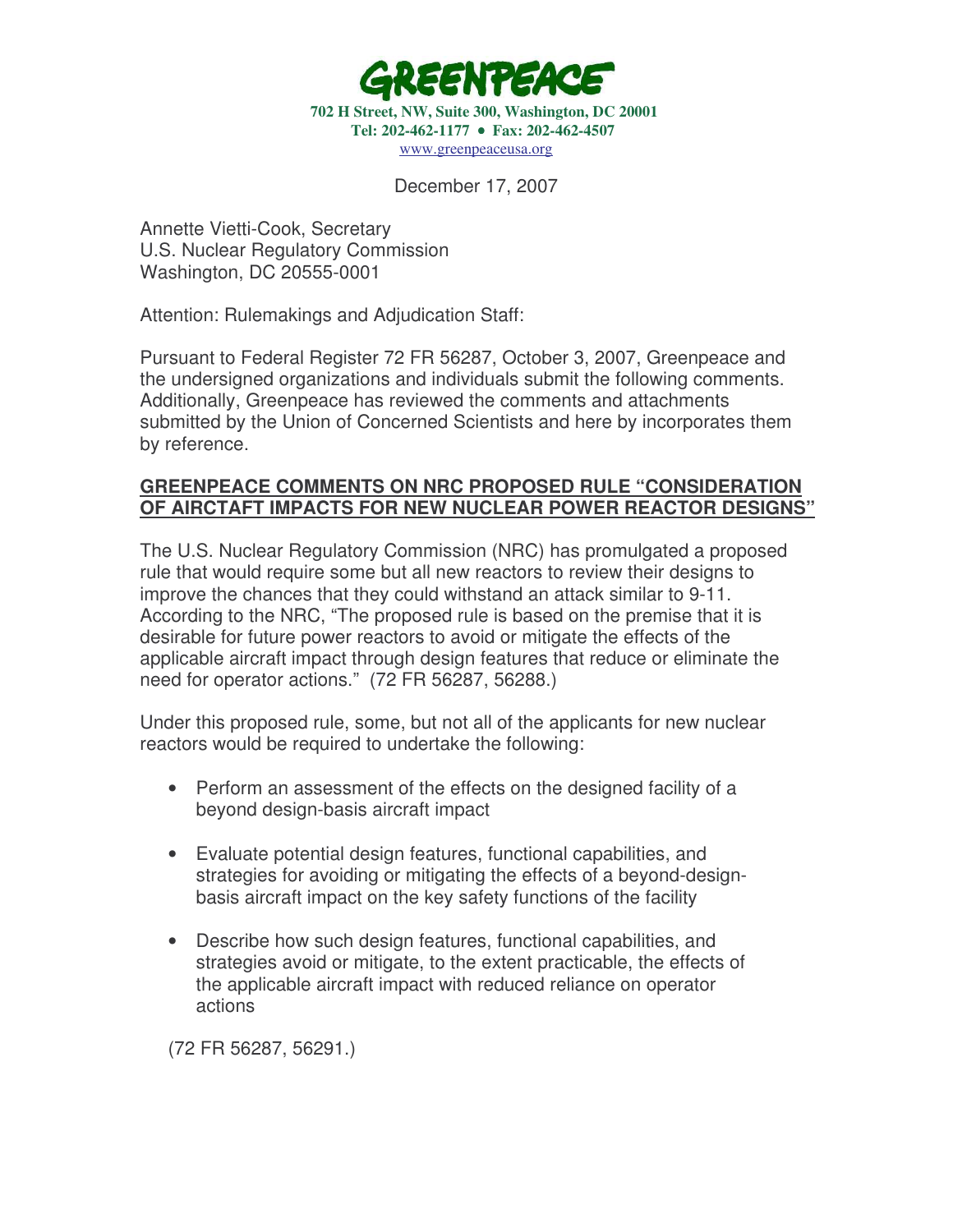Greenpeace believes that if the NRC is going to license reactors in a post 9-11 America, the government should require that any new reactors be designed to withstand the known terrorist threat. The 9-11 Commission has already documented the threat to nuclear reactors.

As originally envisioned, the 9/11 plot involved even more extensive attacks than those carried out on September 11. KSM maintains that his initial proposal involved hijacking ten planes to attack targets on both the East and West coasts of the United States.

He claims that, in addition to the targets actually hit on 9/11, these hijacked planes were to be crashed into CIA and FBI headquarters, **unidentified nuclear power plants**, and the tallest buildings in California and Washington State. (emphasis added)

(The 9/11 Commission Report: Final Report of the National Commission on Terrorist Attacks Upon the United States, Outline of the 9/11 Plot, Staff Statement No. 16*,* pp.12 – 13. http://www.9-11commission.gov/staff\_statements/staff\_statement\_16.pdf )

Unfortunately the Bush Administration's NRC seems intent on making the nuclear industry do as little as possible to address the threat posed by terrorists use of aircraft as weapons against nuclear reactors.

# **The U.S. Nuclear Regulatory Commission's Determination That The Impact Of A Large, Commercial Aircraft Is A Beyond-Design Basis Event Is Arbitrary And Capricious.**

In order NOT to address the actual threat to posed to nuclear reactors the U.S. Nuclear Regulatory Commission (NRC) has relied on two specious arguments:

First, it is not reasonable to expect a licensee with a private security force using weapons legally available to it to be able to defend against such an attack.

Second, such an act is in the nature of an attack by an enemy of the United States. Power reactor licensees are not required to design their facilities or otherwise provide measures to defend against such an attack, as provided by 10 CFR 50.13, ''Attacks and Destructive Acts by Enemies of the United States; and Defense Activities**.''** (72 FR 56287, 56288.)

The NRC's first argument has little or no bearing upon whether or not the agency will require nuclear reactors to be designed to withstand an airliner attack similar to 9-11. The public doesn't expect the Wackenhuts to defend against an airliner attack. The public does expect that the agency charged with protecting the U.S. from the dangers of nuclear power would require that new reactors be designed to defend against an attack we have already been warned about. The protection of the public health and safety should not be premised upon what a "private security force" is capable of defending against. The fact that this argument holds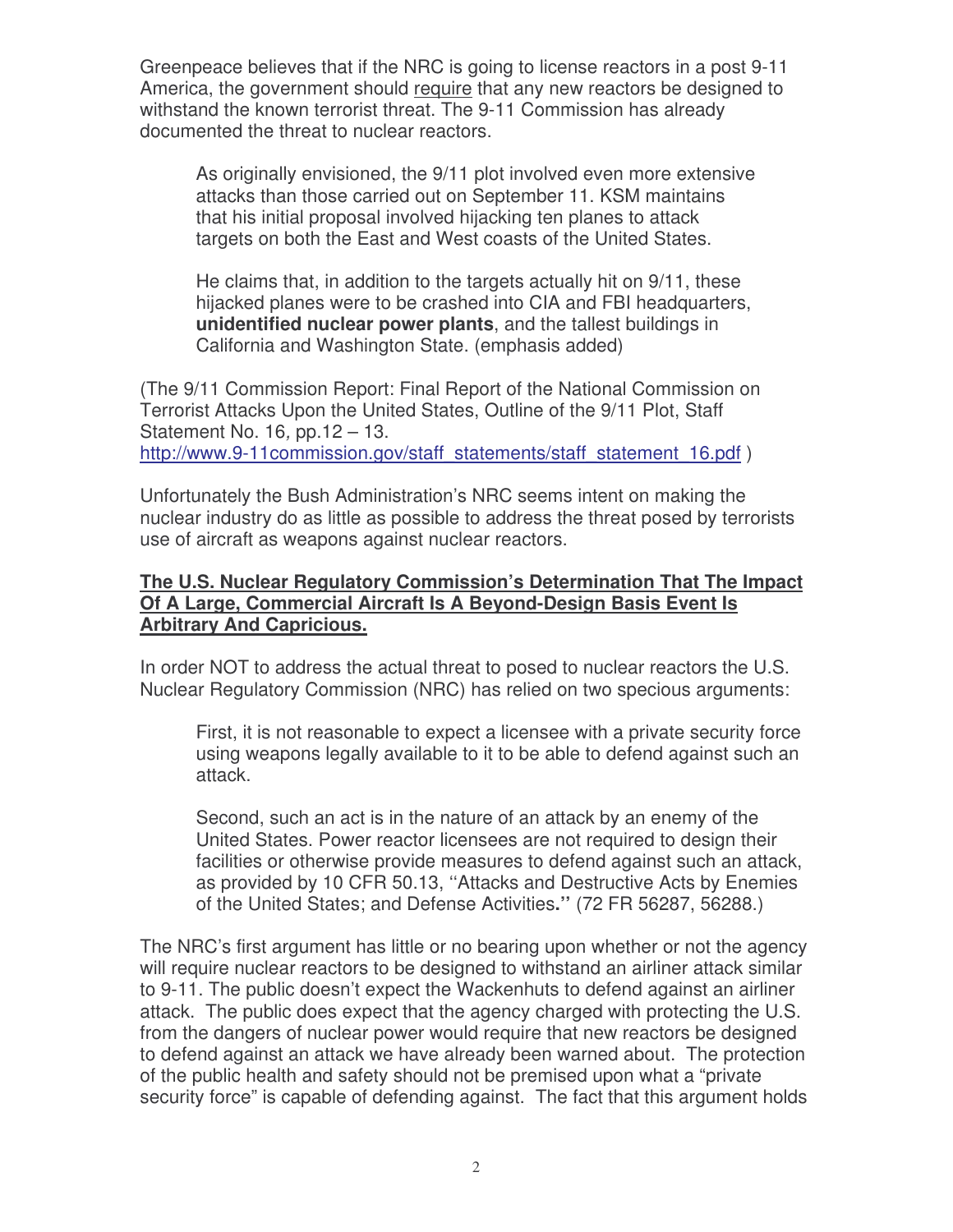sway with the Bush Administration's NRC demonstrates the extent to which the agency has been captured by the nuclear industry.

The NRC's second argument is premised upon a portion of the Code of Federal Regulations that has been on the books since 1967.

§ 50.13 Attacks and destructive acts by enemies of the United States; and defense activities.

An applicant for a license to construct and operate a production or utilization facility, or for an amendment to such license, is not required to provide for design features or other measures for the specific purpose of protection against the effects of (a) attacks and destructive acts, including sabotage, directed against the facility by an enemy of the United States, whether a foreign government or other person, or (b) use or deployment of weapons incident to U.S. defense activities. (32 FR 13445, Sept. 26, 1967)

However this regulation did not prevent a previous Commission from addressing the threat posed to nuclear reactors by truck bombs. Prior to the attempt by Al Qaeda to topple the World Trade Center with a truck bomb; the truck bomb attack on the marine barracks in Beirut and the break in at Three Mile Island by an ex mental patient armed with nothing more than a Chevy station wagon, the NRC also considered a truck bomb to be beyond the design basis. In fact, just as the NRC now is attempting to duck the airliner issue, the Commission originally dismissed efforts by the Committee to Bridge the Gap (CBG) and the Nuclear Control Institute (NCI) in the 1980's to upgrade protection against truckbombs at nuclear power plants.

The Commission argued that no such threat was then known to exist and that the NRC would have sufficient advance warning if one did materialize. It made the same argument two years ago in denying our petition for rulemaking. Then, the intrusion at Three Mile Island and the bombing of the World Trade Center in February 1993 demolished those arguments.

(Letter from Paul Leventhal, Nuclear Control Institute & Daniel Hirsch, Committee to Bridge the Gap to NRC Chairman Richard Meserve, "Inadequate Protection of Nuclear Power Reactors Against Millennial Terrorist Attack," Dec. 23, 1999.)

However, a more responsible Commission eventually woke up to the new reality and thanks to the dogged efforts of the Committee to Bridge the Gap and the Nuclear Control Institute, the NRC accepted the groups' petition for rulemaking and eventually convinced the Commission to promulgate a truck-bomb rule in 1994. (10 CFR 73.1(a)(1) and 10 CFR 73.55(c)(7-9).

Just as the truck bomb attacks on the Beirut marine barracks and the World Trade Center changed the NRC's thinking and resulted in truck bombs being included in the DBT, so should have September  $11^{th}$ . The attacks of 9-11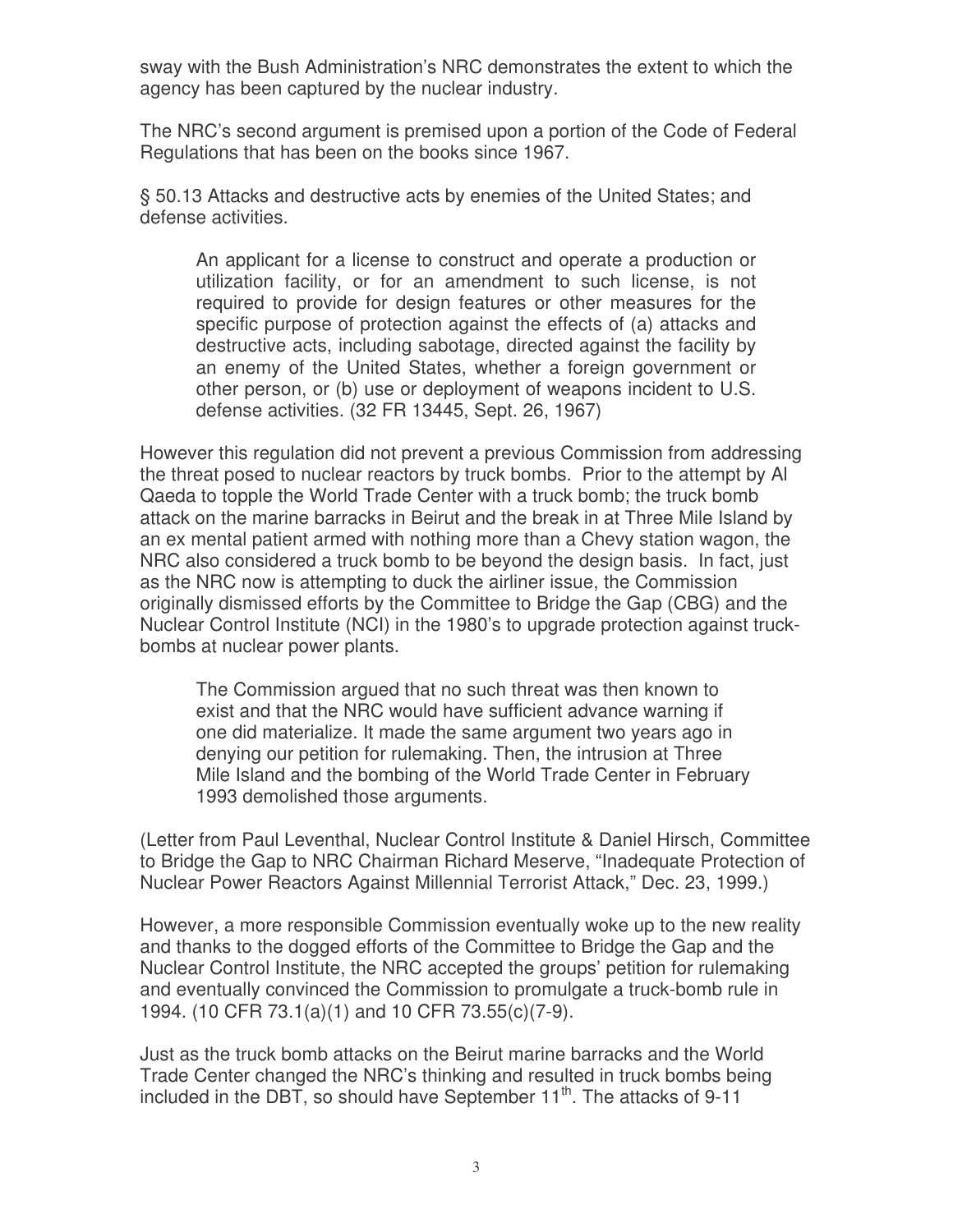changed the threat environment for nuclear reactors yet the NRC and the nuclear industry continue to cling to a pre 9-11 view of the world.

Arising from the history of considering only accidents and natural hazards for in-plant defense, the worldwide nuclear industry is almost dismissive of the risk solely on the basis that the calculated frequency renders such an *accidental* event to be entirely incredible and, hence, there may have been little incentive to include for such a remote event in the plant's design. Now, in the post-11 September era, the unpalatable likelihood of an intentional aircraft crash into a nuclear plant has to be considered and accounted for as a Design Basis Threat (DBT).

(John Large, "The implications of 11 September for the nuclear industry," Nuclear Terrorism, Disarmament Forum, p. 35. http://www.largeassociates.com/terrorismUNDisarmament.pdf)

Greenpeace encourages the current Commission to WAKE UP to the post 9-11 reality and require that any new nuclear reactors be designed to defend against airliner attacks. The public doesn't care whether the threat to U.S. nuclear reactors comes from terrorists or nation states, whether the reactor is attacked from the air, sea or land. The NRC should stop its dissembling, ignore the nuclear industry lobbyists and address the threat.

The NRC's decision not to address aircraft impact as design basis threat (DBT) fails to reflect the existing threat of terrorism and means that the proposed rule is fundamentally flawed.

## **The U.S. Nuclear Regulatory Commission's Determination That Reactor Designs That Have Already Been Certified By The NRC Need Not Comply With The Proposed Rule Is Arbitrary And Capricious.**

According to the NRC's proposed rule, "the Commission believes that it is prudent for nuclear power plant designers to take into account the potential effects of the impact of a large commercial aircraft." (72 FR 56288.) Greenpeace not only agrees, but believes that the NRC should require that every and any new reactor built in the U.S. to be designed to withstand an airliner impact. Unfortunately, NRC's beliefs are not backed up in its regulations.

According to the language in the proposed rule:

The Commission has concluded that the proposed rule need not be applied to the four currently approved standard design certifications in Appendices A through D to 10 CFR part 52.2 Therefore, applicants would not need to re-certify these standard designs to meet this proposed rule. (72 FR 54287, 54290.)

Unfortunately, the NRC has already bowed to industry pressure and claims that current reactors provide adequate protection despite its own studies that show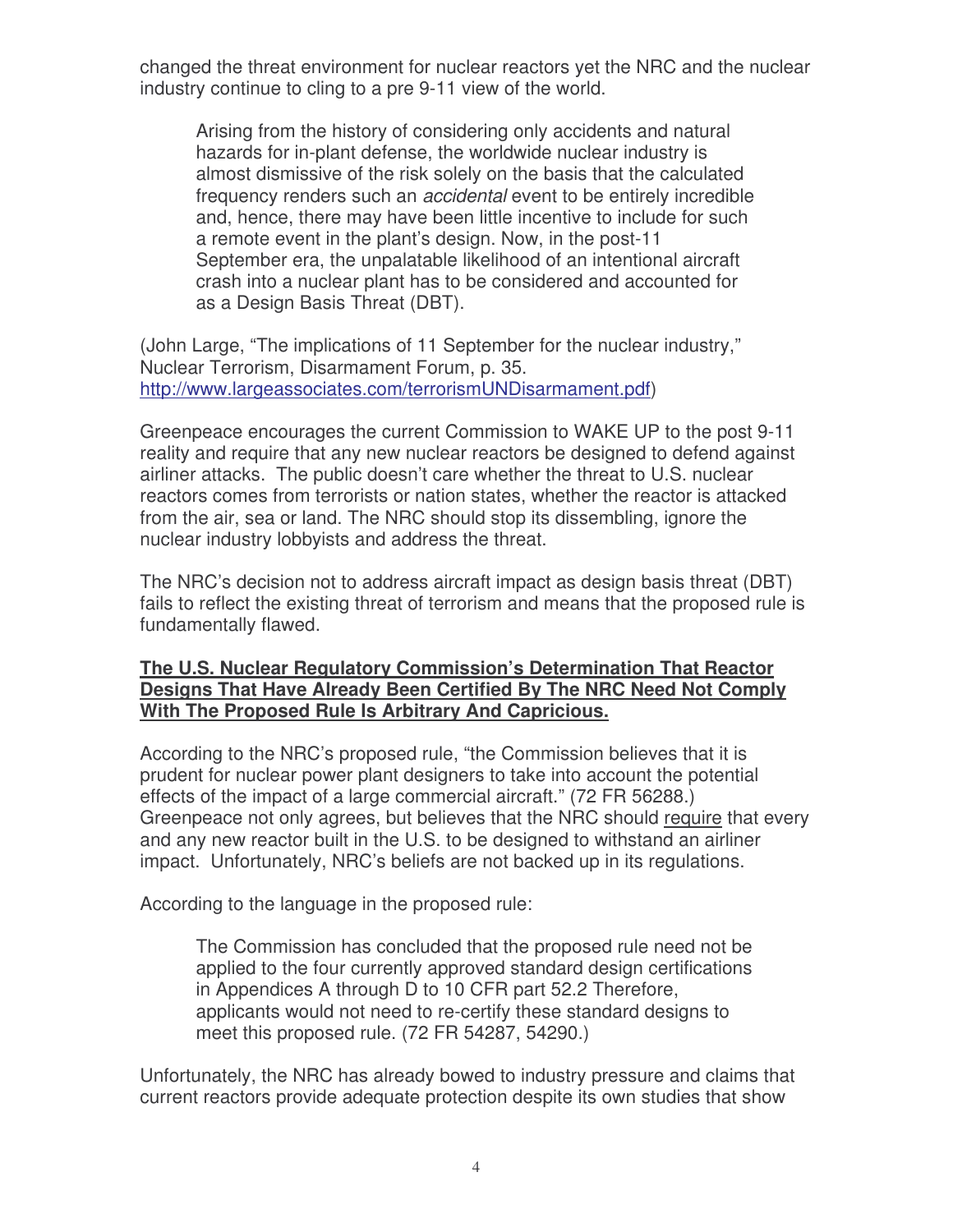otherwise. However, this should not be used as a pretext to exclude review of reactors that have yet to break ground.

If the NRC's proposed rule is finalized as written, potentially as many as seven of the first ten new nuclear plants slated to be licensed by NRC would not be required to review their designs for the post 9-11 reality. These potential reactors include:

| Corp                                                                                                                                                    | Design                                                                  | <b>Site</b>                                                                                                                               | <b>State</b>                                                               |
|---------------------------------------------------------------------------------------------------------------------------------------------------------|-------------------------------------------------------------------------|-------------------------------------------------------------------------------------------------------------------------------------------|----------------------------------------------------------------------------|
| <b>Duke</b><br><b>NuStart Energy</b><br>South Carolina E&G<br><b>NRG Energy</b><br><b>Progress Energy</b><br><b>Progress Energy</b><br>Southern Nuclear | AP1000<br>AP1000<br>AP1000<br><b>ABWR</b><br>AP1000<br>AP1000<br>AP1000 | <b>William Lee Nuclear Station</b><br><b>Bellefonte</b><br>Summer<br>South Texas Project<br><b>Harris</b><br><b>Levy County</b><br>Vogtle | <b>SC</b><br><b>AL</b><br><b>SC</b><br><b>TX</b><br><b>NC</b><br>FL.<br>GA |
|                                                                                                                                                         |                                                                         |                                                                                                                                           |                                                                            |

(U.S. Nuclear Regulatory Commission, Expected New Nuclear Power Plant Applications Updated November 8, 2007, http://www.nrc.gov/reactors/newlicensing/new-licensing-files/expected-new-rx-applications.pdf)

Even those in the nuclear industry recognize that this bureaucratic absurdity suggested by the Commission would further damage the public's confidence in the nuclear industry and those that purport to regulate it. According to the Congressional Research Service, "Westinghouse submitted changes in the design of its AP1000 reactor to NRC on May 29, 2007, proposing to line the inside and outside of the reactor's concrete containment structure with steel plates to increase resistance to aircraft penetration." (Mark Holt and Anthony Andrews, Nuclear Power Plants: Vulnerability to Terrorist Attack, Congressional Research Service, August 8, 2007, p. 5.)

However, voluntary submittals are not a substitute for regulation. The NRC must require that any reactor to be built in the U.S. be reviewed to ensure that it can withstand an airliner impact.

# **The U.S. Nuclear Regulatory Commission's Proposed Rule Fails To Provide The Public With ANY Criteria By Which To Judge Whether Or Not Nuclear Corporations Meet NRC's Intent And Is There For Fundamentally Flawed.**

Greenpeace has already commented on the NRC's failure to address airliner impact as a design basis accident. Again the public doesn't care whom the attackers are aligned with or how an attack on a reactor might take place. Nor do we give a damn whether NRC has already certified a design or not. These new reactor designs have not been constructed, the agency and the industry have the time and where-with-all to address the airliner threat through design. However NRC's proposed rule lacks of any identifiable criteria.

As noted by NRC Chairman Klein,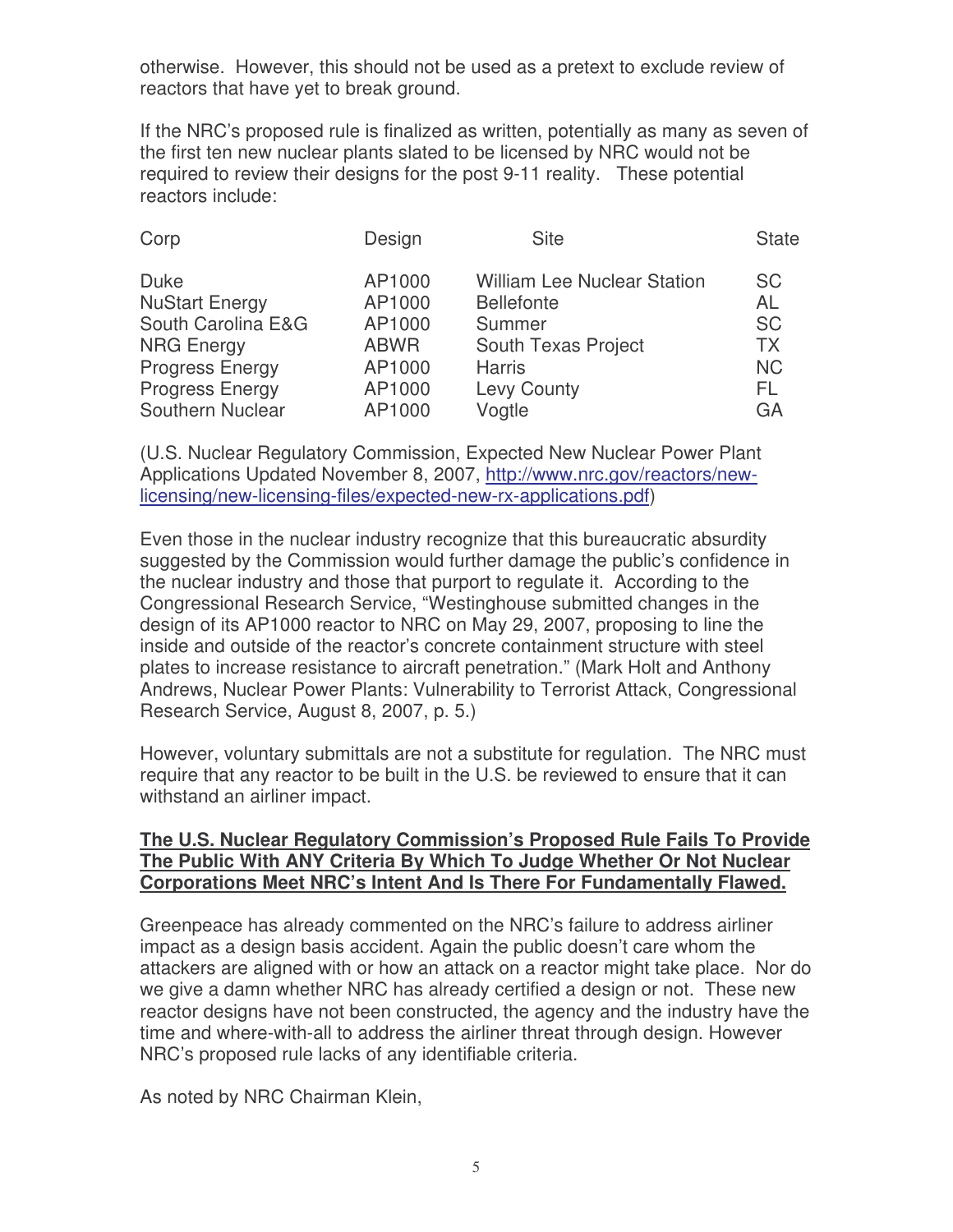The proposed rule text includes a **general description** of the beyond design basis aircraft characteristics to allow public stakeholders to provide meaningful input during the comment period. The specific details of the aircraft characteristics will be issued in a separate document, which may contain Safeguards or SECRET Information. (emphasis added)

(U.S. Nuclear Regulatory Commission, Commission Voting Record, Proposed Rulemaking – Security Assessment Requirements For New Nuclear Power Reactor Designs, SECY-06-204, Attachment 2, Chairman Klein's Comments on SECY-06-0204, April 27, 2007, p. 2.)

Greenpeace acknowledges the need in certain instances for NRC use of "safeguards or SECRET information." However, the current Commission has so abused the public's trust that absent a documented showing by the agency that new reactor designs have addressed substantive criteria, the public is concerned that NRC will merely rubberstamp industry submittals whether voluntary or not. The absence of any actual criteria in NRC's proposal makes the rule fundamentally flawed.

### **The U.S. Nuclear Regulatory Commission's Long Standing Failure To Require Nuclear Reactor Licensees To Address The Aircraft Threat Suggests The Need For A Federal Advisory Committee To Review New Nuclear Reactor Designs.**

The credibility of the Bush Administration's NRC on the topic of security is, at best suspect. Since September 11<sup>th</sup>, the NRC has repeatedly refused to take action to address the terrorist threat of aircraft impact and both the NRC and the nuclear industry have mislead the public concerning both the potential for and consequences of a terrorist attack on a U.S. nuclear plant.

According to the former NRC Chairman Nils Diaz, "(w)ith respect to intentional aircraft crashes, the NRC believes that the Nation's efforts to provide protection against terrorist attacks by air should be directed toward enhancing security at airports and within airplanes instead of defending all potential targets such as nuclear power plants. " However, it's the NRC's responsibility not the FAA or the airlines to ensure that reactors do not pose an undue risk to the public.

In 2001 during the days and weeks following 9-11, the NRC claimed that nuclear plants were invulnerable to a similar terrorist attack. On September 18, 2001, NRC spokesperson William Beecher told the Dow Jones newswire that, "It is the considered opinion of the NRC that these (containments) are very robust and it is unlikely that a large airliner could penetrate containment."

However the Argonne Study which the NRC pulled from circulation after 9-11 states that: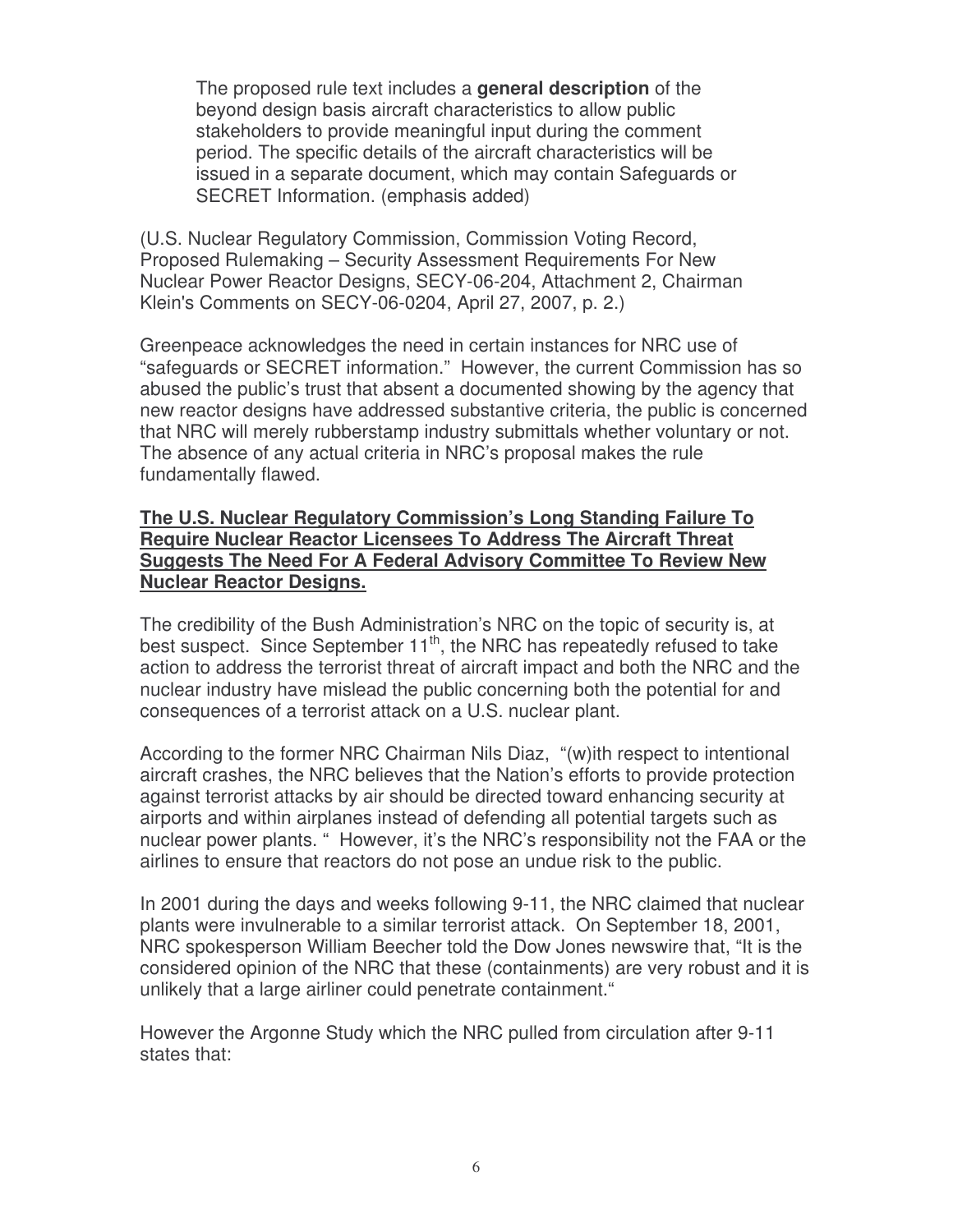"The impact of an aircraft upon a concrete containment of a nuclear power plant generally may result in the damage to concrete walls….if the damage is sufficient, the missile (i.e. the airplane turned into a weapon) may perforate and pass through the target." (Kot, C. A.; Lin, H. C.; van Erp, J. B.; Eichler, T. V.; Wiedermann, A. H.; 1982. *Evaluation of Aircraft Crash Hazards Analyses for Nuclear Power Plants*. Argonne National Laboratory report NUREG/CR-2859 prepared for the Nuclear Regulatory Commission (NRC). June. p. 61. Here in after referenced as the Argonne Study.)

In 2002, the Nuclear Energy Institute (NEI) released the industry's analysis of the threat posed by airliners once again claiming the reactors could withstand a 9-11 type attack. According the industry study:

[T]he nuclear power industry is confident that nuclear plant structures that house reactor fuel can withstand aircraft impact, even though they were not specifically designed for such impacts. This confidence is predicated on the fact that nuclear plant structures have thick concrete walls with heavy reinforcing steel and are designed to withstand large earthquakes, extreme overpressures and hurricane force winds. The purpose of this study is to validate that confidence.

However the Argonne Study shows that while the impact of a fighter jet would be less severe than a earth quake, the same can not be said for a commercial airliner. "These spectra clearly show that the effect of impact by a Multi-Role Combat Aircraft at 215 m/s is considerably less severe than a modest Safe Shutdown Earthquake (SSE) as represented by the Parkfield earthquake. On the other hand, the effect due to the impact of a Boeing 707-320 at 103 m/s is clearly more severe than that due to an earthquake." (Argonne Study at p. 70).

In 2003, A number of nuclear corporations again claimed that their eactors were not at risk of airliner attack. The director of public affairs with Nuclear Management Co., which managed both the Kewaunee and Point Beach Nuclear Power Plants in Wisconsin told the Green bay Gazette that the nuclear plants' robust construction and relatively small size make them tough targets for an airborne terrorist attack. "These are among the most formidable structures in existence," Brown said, noting that the containment dome that houses each plant's reactor is protected by 4 to 6 feet of steel-reinforced concrete. While Progress Energy noted that they had consulted closely with nearby military bases, the FBI and state law enforcement officials, as directed by the NRC. "They have jets that can intercept planes quicker than you can ever imagine," said Progress Energy's communications manager, "Of course, we'd survive it, anyway."

However the Argonne Study also discusses accident scenarios which are not dependent upon the airplane breaching any hardened structures like a containment dome. The Argonne study states that in: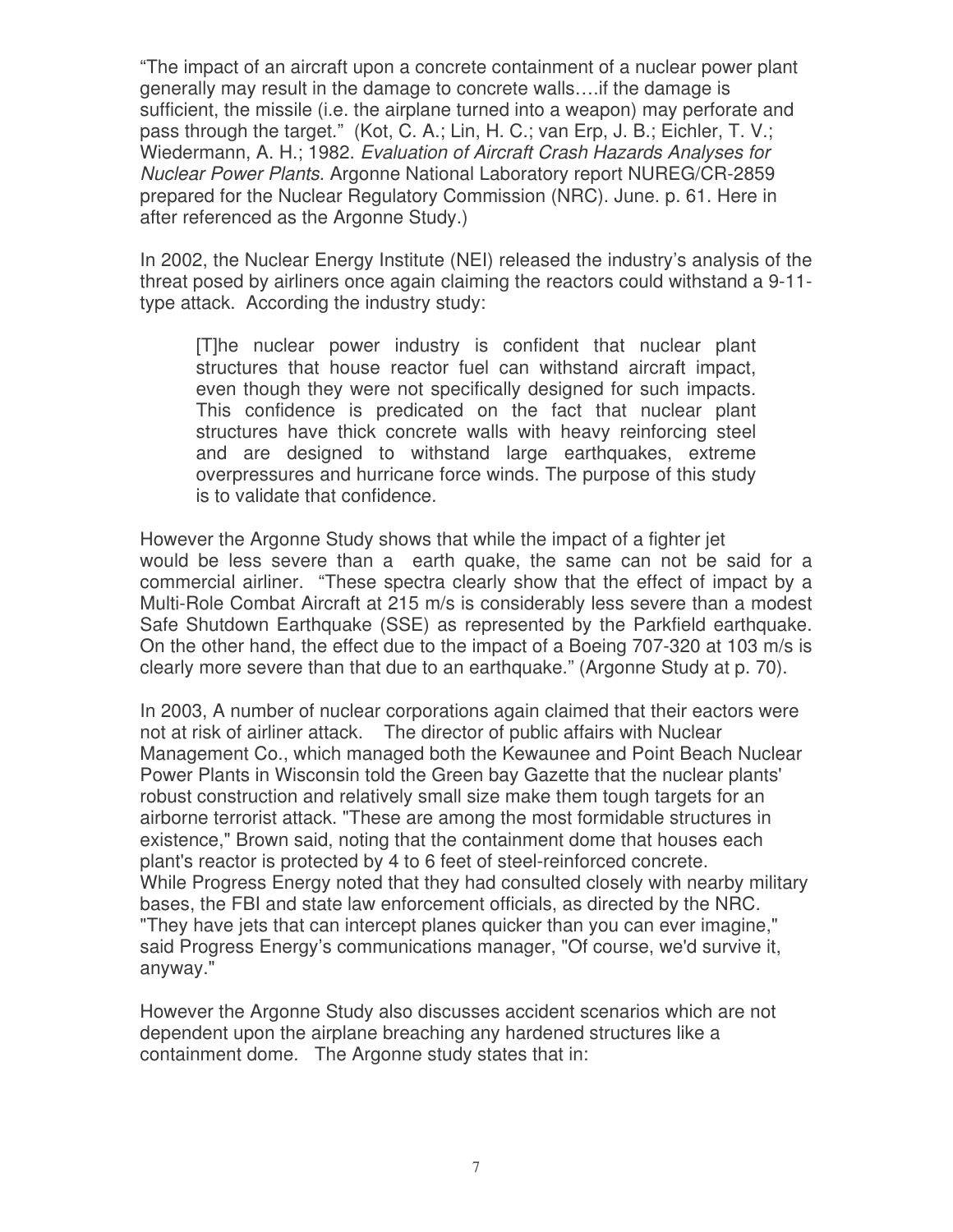An aircraft crash on a PWR nuclear power plant…the core would most probably be headed for serious damage if not total meltdown. Core meltdown, without the availability of electric power, would probably result in containment over-pressurization and release of radioactive materials to the environment far in excess of 10 CFR 100 guidelines. Note that the above sequence of events does not depend in any way on the breach of a hardened structure due to the impact of a heavy segment of the aircraft at some optimum (i.e., most damaging) angle, which seems up to now to have had the greatest attention in the evaluation of nuclear power reactor safety with respect to aircraft crashes. (Argonne Study at p. 51.)

In 2004, the NRC claimed that the agency was conducting emergency drills based upon the attacks of 9-11. MSNBC reported that "(f)or the first time ever, a nuclear power plant this week incorporated a 9/11 scenario into its security drills: a terrorist strike using a commercial aircraft…. The scenario of the crash included no damage to the reactor's concrete containment building. Brian Holian, of the Nuclear Regulatory Commission, said recent studies showed "most plane crashes into containment buildings would not result in significant releases of radiation."

However, the Argonne study states that:

The results of an aircraft crash on a nuclear power plant are not limited to the effects of the impact of heavy parts (such as a jet engine) on civil engineering structures. Numerous systems are required in order to provide reactor shutdown and adequate longterm cooling of the core. Although many of these safety-related systems are well protected within hardened structures (containment system, auxiliary building), some are not. (Argonne Study at p. 50.)

The Argonne Study also notes that:

A crash of an aircraft on a switchyard would very likely eliminate the plant's offsite power…..Should massive electrical failure leading to total loss of power be possible (with the diesel generators failing or unable to power because of short circuits or other equipment failure) it would leave the plant vulnerable to core melt." (Argonne Study at p. 51.)

In 2005, in a meeting with environmentalists & nuclear safety advocates, NRC's head of the Nuclear Safeguards and Incident Response branch again attempted to claim that the drills the agency and industry were conducting at Indian Point showed that the nuclear plants could withstand airliner impacts. An unclassified slide released by the NRC under the Freedom of Information Act entitled Aircraft Attacks on Indian Point, claims that, "NRC has conducted an extensive analysis of the potential vulnerability of nuclear power plants to aircraft attack. These studies confirm that the likelihood of damaging the reactor core and releasing radioactivity that could affect public health and safety is low."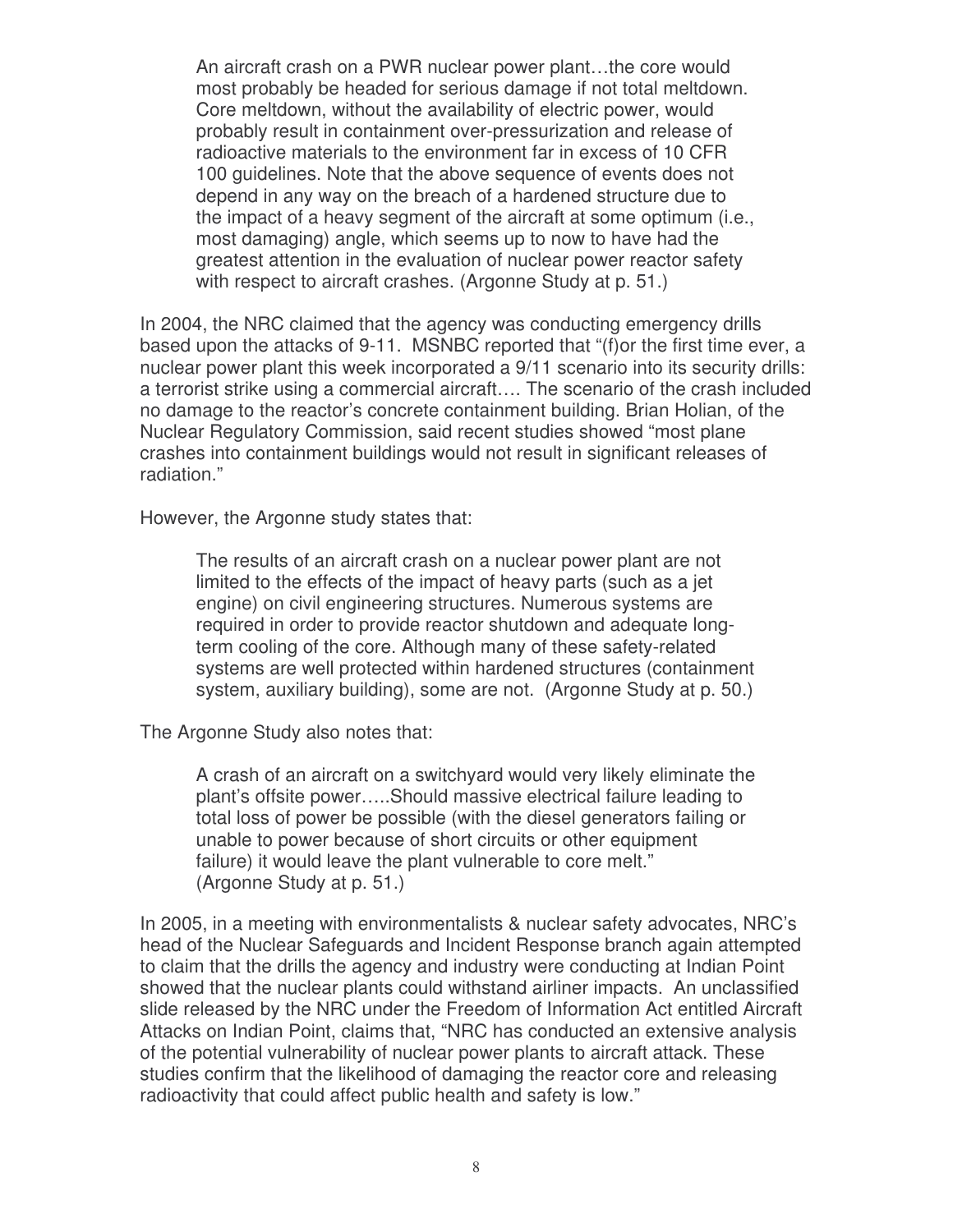However, the Argonne Study states that, "If only one percent of the fuel, say 500 lb. for the FB-111 fighter plane, is involved in such an event, the blast environment will be equivalent to the detonation of approximately 1000 lb. of TNT*.*" (Argonne Study at pp. 76 –77.)

The Argonne study also states that:

"Based on the review of past licensing experience, it appears that fire and explosion hazards have been treated with less care than the direct aircraft impact and the resulting structural response. Therefore, the claim that these fire/explosion effects do not represent a threat to nuclear power plant facilities has not been clearly demonstrated." (Argonne Study at p. 78.)

In 2006, the NRC Staff prepared a proposed rule that would have amended the current regulations for nuclear power reactors by adding security design assessment requirements for future applicants for a construction permit, operating license, standard design approval, design certification, manufacturing license, or combined license. (U.S. Nuclear Regulatory Commission, Proposed Rulemaking – Security Assessment Requirements For New Nuclear Power Reactor Designs, SECY-06-204, September 28, 2006, p.1.)

However, according to former Commissioner McGaffigan, the NRC's staff proposed rulemaking was significantly altered based upon a letter from the Nuclear Energy Institute (NEI):

I also appreciate NEI's December 8, 2006 letter to the Commission that proposed that the beyond-design-bases security assessments be handled in Part 52 at the design certification stage (when practicable changes, if needed, can be most readily adopted). That suggestion helped the entire Commission in the development of alternatives to the staff proposal.

(U.S. Nuclear Regulatory Commission, Commission Voting Record, Proposed Rulemaking – Security Assessment Requirements For New Nuclear Power Reactor Designs, SECY-06-204, Attachment 2, Commissioner McGaffiqan's Comments on SECY-06-0204, April 27, 2007, p. 1.)

While the former Commissioner claimed that the NRC's proposal was more stringent than that submitted by NEI's, the public will have to take that on faith as the NEI letter is being withheld from the public.

Since the attacks of 9-11, the government and the nuclear industry have continued to traffic in half-truths about the vulnerability of nuclear power plants. Merely claiming that reactors are invulnerable from terrorist's attack does not make it so. The government's failure to reduce the nuclear reactor risks within its control and its continued attempts to deflect legitimate concern regarding the vulnerability of nuclear reactors suggests that the public would be better served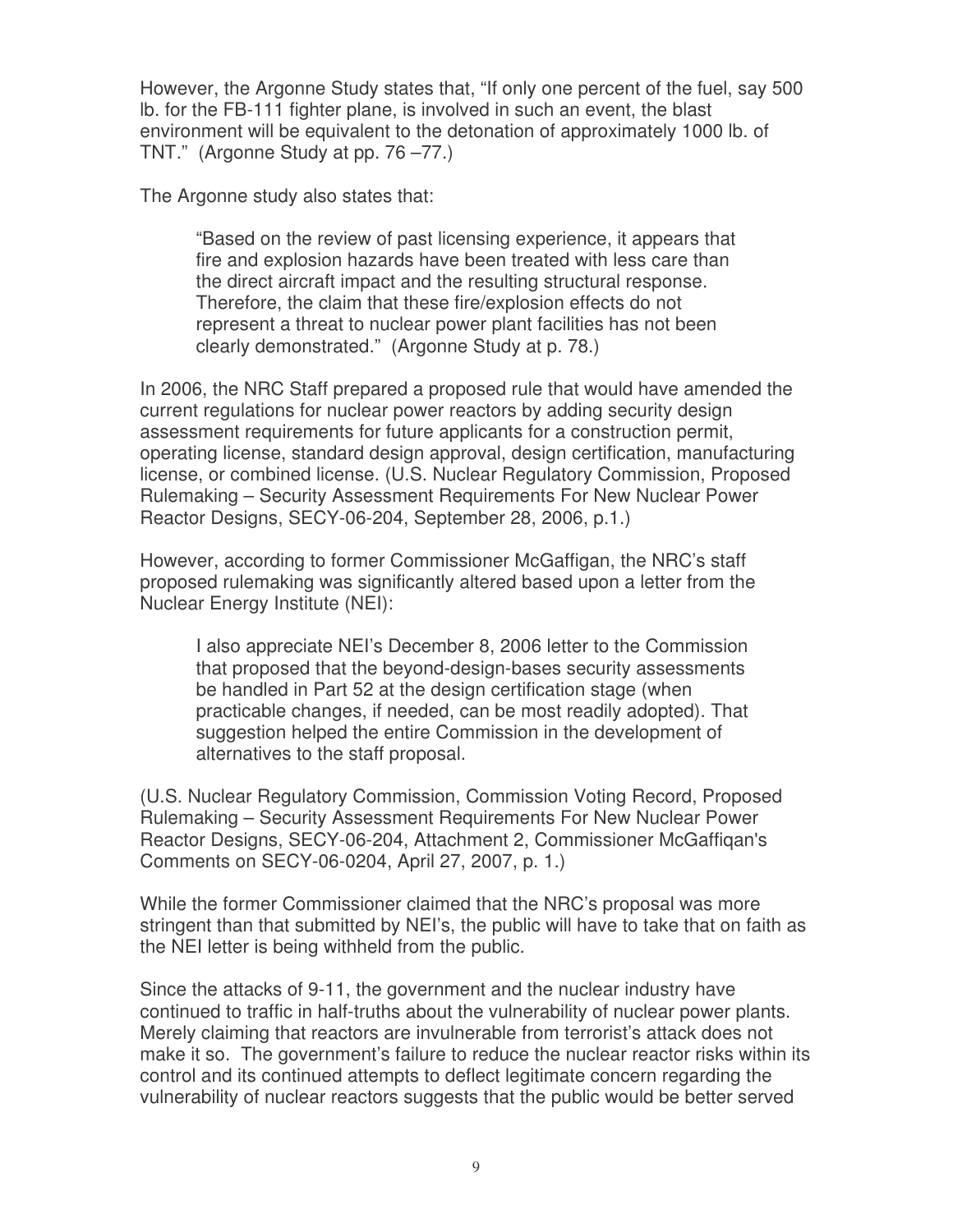by the establishment of a federal advisory committee to review nuclear power plant designs for post 9-11 improvements.

Sincerely,

Jim Riccio Nuclear Policy Analyst **Greenpeace** 702 H Street NW #300 Washington, DC 20009

John Hocevar **Greenpeace** 303 W 55th St. Austin, TX 78751

Rochelle Becker, Alliance for Nuclear Responsibility PO 1328 San Luis Obispo, Ca 93406-1328

Paul Gunter, **Director** Reactor Oversight Project Beyond Nuclear at NPRI 6930 Carroll Avenue Suite 400 Takoma Park, MD 20912

Janet Marsh, Executive Director Blue Ridge Environmental Defense League PO Box 88 Glendale Springs, NC 28629

Mary Olsen Nuclear Information & Resource Service (Southeast Office) PO Box 7586 Asheville, NC 28802

Michael Mariotte Executive Director Nuclear Information and Resource Service (NIRS) 6930 Carroll Ave, Suite 340, Takoma Park, MD 20912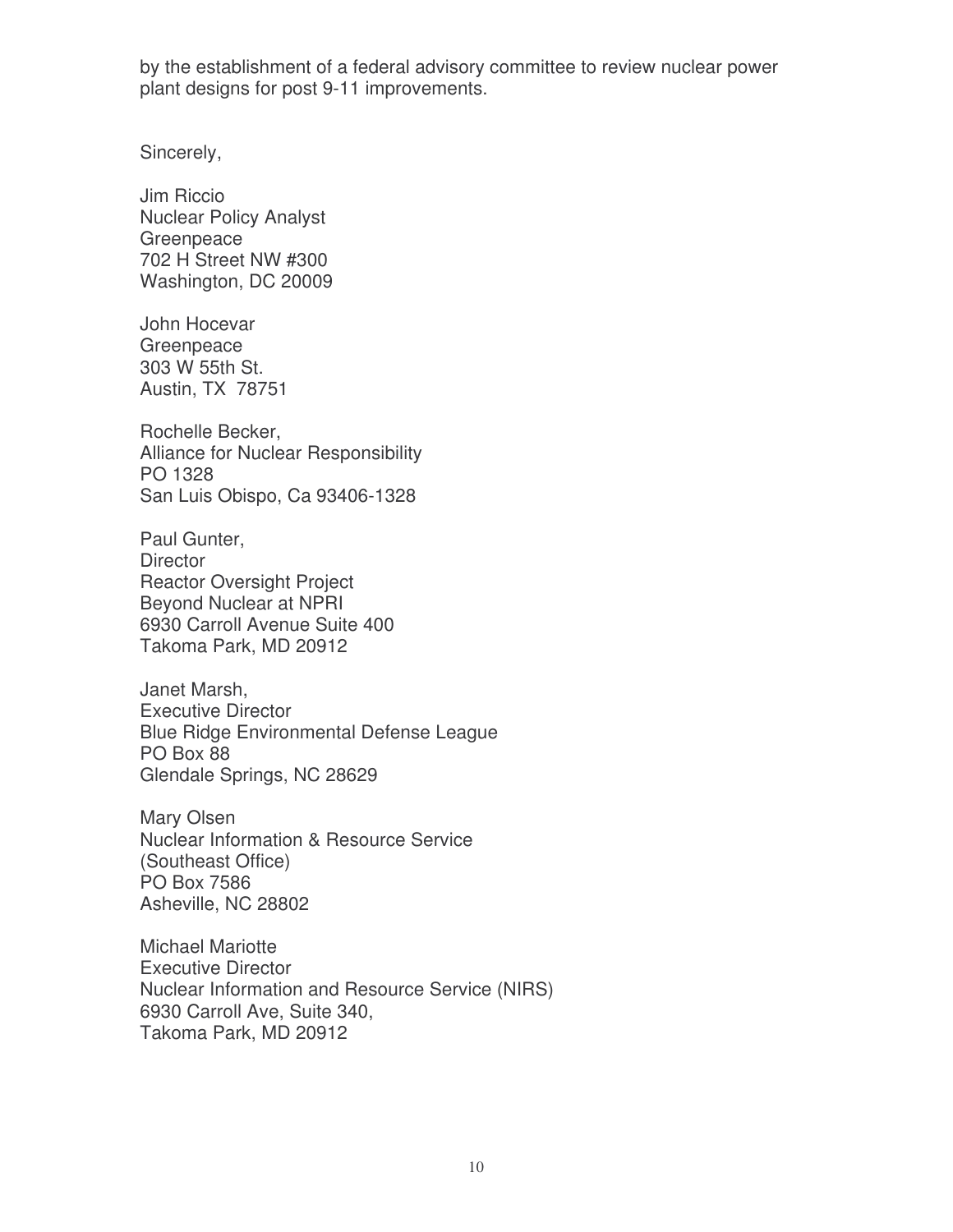Sara Barczak, Safe Energy Director Southern Alliance for Clean Energy 428 Bull Street, Suite 201 Savannah, GA 31401

Tom Clements Nuclear Watch South P.O. Box 8574 Atlanta, GA 31106

Brett Bursey South Carolina Progressive Network POB 8325 Columbia SC 29202

Ann Harris, Sierra Club Nuclear Task Force and Director of We the People, Inc. 341 Swing Loop Rockwood, TN 37854

Deb Katz Citizen Awareness Network PO Box 83 Shelburne Falls, MA 01370

Tom "Smitty" Smith Director Texas State Office Public Citizen 1002 West Avenue #300 Austin, TX 78701

Karen Hadden SEED Coalition Austin, TX

Paxus Calta People's Alliance for Clean Energy Louisa, Virginia 23903

Michael J. Keegan Coalition for a Nuclear Free Great Lakes P.O. Box 331 Monroe, MI 48161